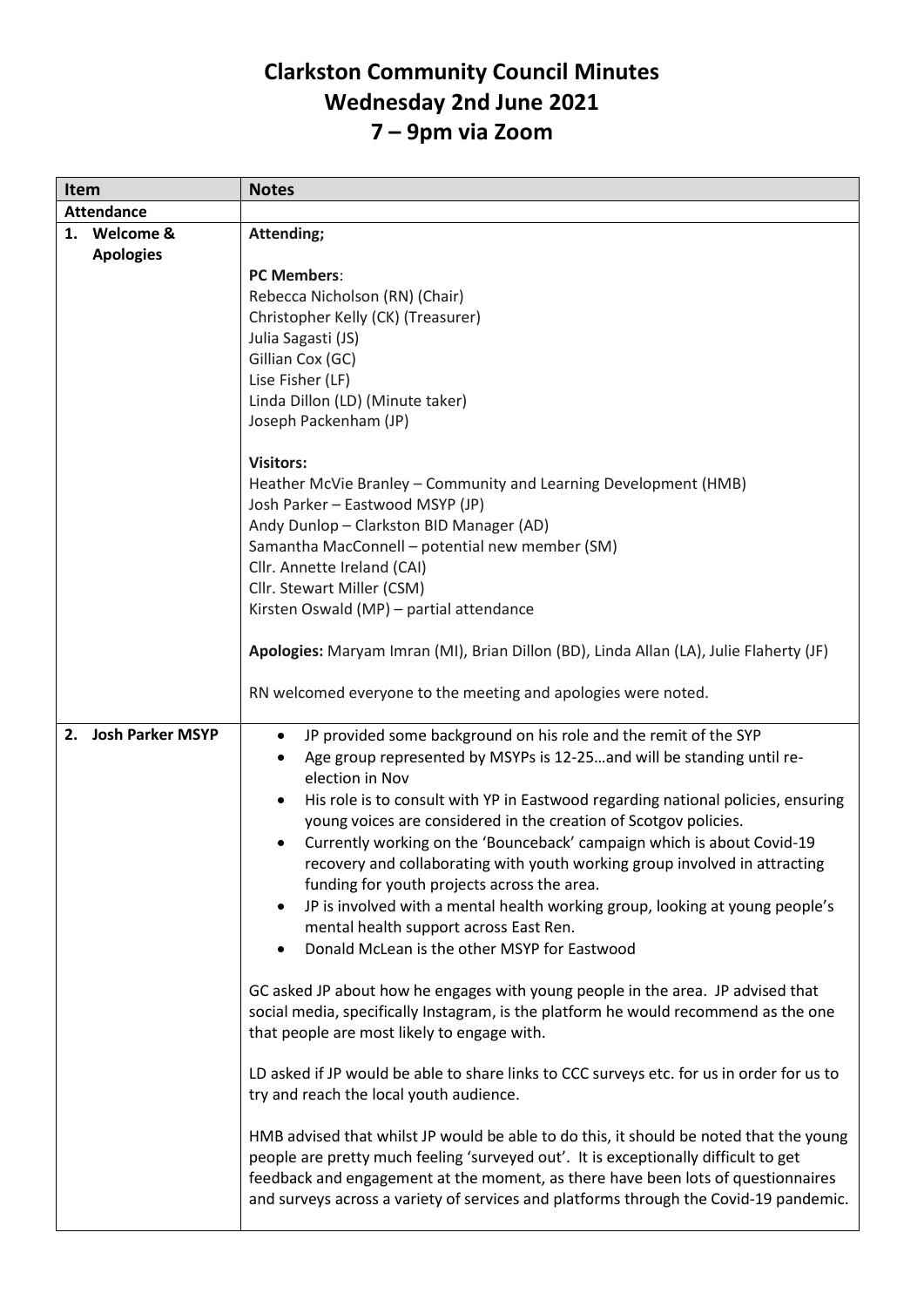|                          | LD asked if HMB would have any previous surveys that they could perhaps read to<br>gain some insight into what young people want for the area. HMB advised she would<br>look at the possibility of sending the results of a survey from the Youth Voice<br>membership group (March 2020), but would need to get the ok from the young<br>people involved in the group.<br>AD advised that he also has a survey he could share once he had redacted it $-$ but<br>ultimately, it showed that young people want to have ownership over their own |
|--------------------------|------------------------------------------------------------------------------------------------------------------------------------------------------------------------------------------------------------------------------------------------------------------------------------------------------------------------------------------------------------------------------------------------------------------------------------------------------------------------------------------------------------------------------------------------|
|                          | spaces - a self-run café for example. This was investigated but costs were too high.                                                                                                                                                                                                                                                                                                                                                                                                                                                           |
|                          | Action: HMB and AD to send previous surveys for review                                                                                                                                                                                                                                                                                                                                                                                                                                                                                         |
| 3. BID Manager<br>update | Clarkston BID got through renewal for another 5 years - current projects in the<br>planning:                                                                                                                                                                                                                                                                                                                                                                                                                                                   |
|                          | Gardeners doing an event on 12 <sup>th</sup> June at the planters - free session with advice on<br>planting.                                                                                                                                                                                                                                                                                                                                                                                                                                   |
|                          | The BID has the overarching goal for making Clarkston a green town.                                                                                                                                                                                                                                                                                                                                                                                                                                                                            |
|                          | Project for COP26 with an org called 'After the pandemic' - about bringing everything<br>back locally, local services and produce.                                                                                                                                                                                                                                                                                                                                                                                                             |
|                          | AD would like to re-establish a Farmers Market using the upstairs car park and seeking<br>feedback from local businesses.                                                                                                                                                                                                                                                                                                                                                                                                                      |
|                          | AD would like to start an 'I LOVE Clarkston' magazine and is looking for positive stories<br>for the area. LD will write a focused piece on some of the recent work of the CCC.                                                                                                                                                                                                                                                                                                                                                                |
|                          | JS asked if Carolside school memorial project would be ok to be added. AD stated yes<br>and is keen to ensure that all articles are positive and upbeat. There is no publishing<br>date scheduled yet, AD is still trying to gather content.                                                                                                                                                                                                                                                                                                   |
|                          | Local Authority Gift cards - Clarkston BID is signing up to use the ScotGov funded 'East<br>Ren Gift Card', as there are a few teething problems being ironed out but hopefully<br>this will get off the ground soon.                                                                                                                                                                                                                                                                                                                          |
|                          | Pumpkin Festival - this will take place in the two weeks running up to Hallowe'en and<br>winners will be announced the day before Hallowe'en.                                                                                                                                                                                                                                                                                                                                                                                                  |
|                          | Christmas Event - AD recommends CCC take a stall to promote our work and that this<br>should be booked as soon as the forms are released. AD stated the BID sends out a<br>post event survey and will put one question on a post event survey for the CCC.                                                                                                                                                                                                                                                                                     |
|                          | Sunday 28 <sup>th</sup> November is being proposed for a multi faith event as a smaller scale<br>event of what they do at Christmas - not a BID event but would be supported by the<br>BID.                                                                                                                                                                                                                                                                                                                                                    |
|                          | <b>Actions:</b>                                                                                                                                                                                                                                                                                                                                                                                                                                                                                                                                |
|                          | AD will forward the BID business plan.<br>LD to write piece for 'I LOVE Clarkston' magazine                                                                                                                                                                                                                                                                                                                                                                                                                                                    |
| 4. Meeting Minutes       | No comments on the Minutes.                                                                                                                                                                                                                                                                                                                                                                                                                                                                                                                    |
| 5 <sup>th</sup> May 2021 | Actions from 5 <sup>th</sup> May 2021:                                                                                                                                                                                                                                                                                                                                                                                                                                                                                                         |
|                          | Bins - CAI had supplied feedback from ERC following the last meeting.                                                                                                                                                                                                                                                                                                                                                                                                                                                                          |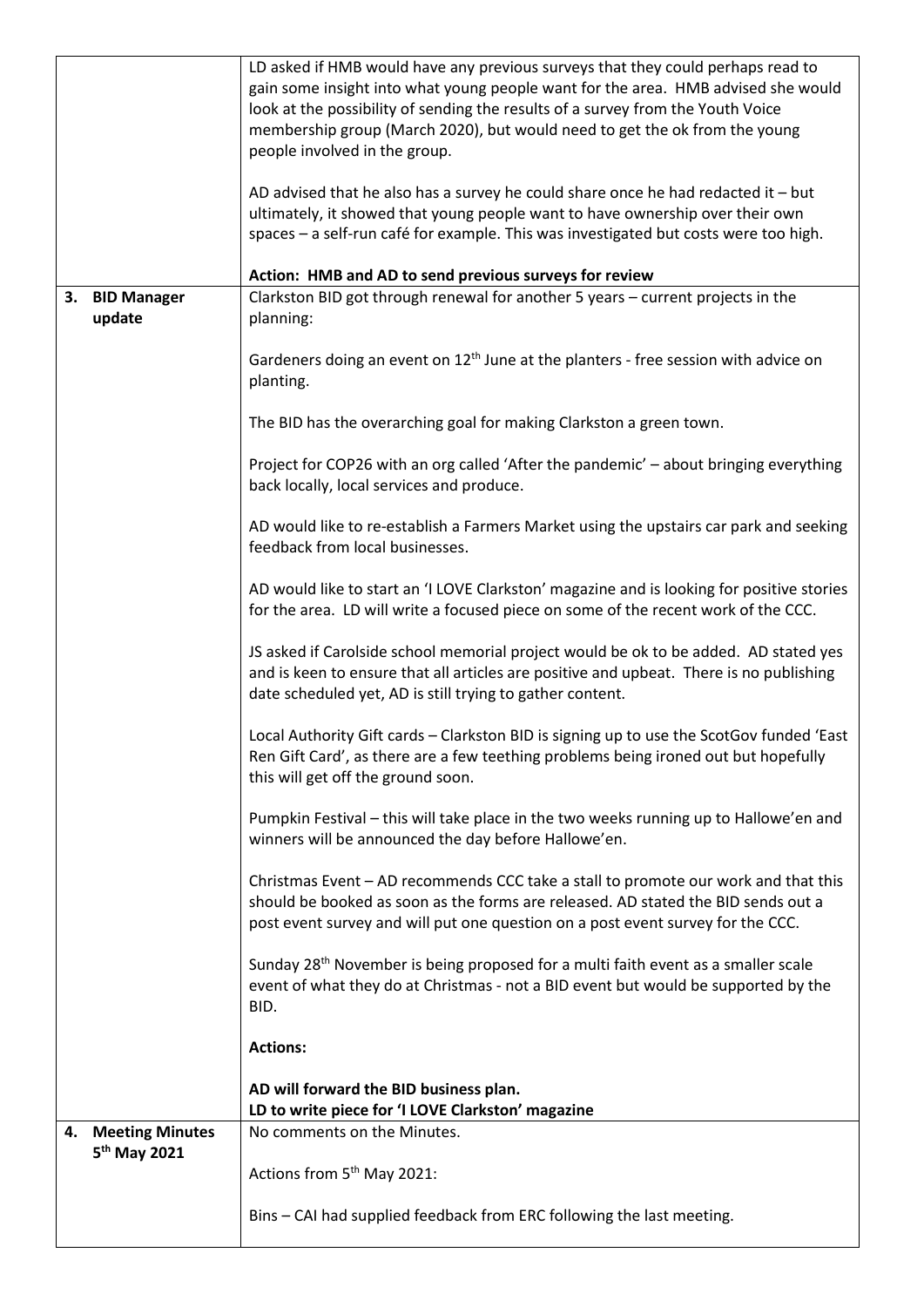|                                    | Missing bin has been replaced at Cathkin Dr.<br>$\bullet$<br>Council feel there is not enough footfall between Vardar and Carolside<br>$\bullet$<br>Primary for additional bins-RN would like to push back on this and make the<br>case that it is required.<br>RN would like to put a poll on Facebook page to gather strength of feeling<br>$\bullet$<br>amongst the community.<br>Bins at Tinkers - no additional collections at this point - council staff have<br>been asked to keep a close eye on it.<br>RN asked everyone to log anything that they see and continue to promote the<br>$\bullet$<br>ring and report line to the community.<br>Approved: The Minutes from 5 May 2021 as presented.<br>Action: Carried forward to next meeting - MI looking into paid email accounts<br>Action: RN to seek support from Carolside Parent Council re bins between Vardar<br>Ave / Carolside. |
|------------------------------------|---------------------------------------------------------------------------------------------------------------------------------------------------------------------------------------------------------------------------------------------------------------------------------------------------------------------------------------------------------------------------------------------------------------------------------------------------------------------------------------------------------------------------------------------------------------------------------------------------------------------------------------------------------------------------------------------------------------------------------------------------------------------------------------------------------------------------------------------------------------------------------------------------|
| <b>Police Report</b><br>5.         | See separate report.                                                                                                                                                                                                                                                                                                                                                                                                                                                                                                                                                                                                                                                                                                                                                                                                                                                                              |
|                                    | No further bike thefts reported in this area.                                                                                                                                                                                                                                                                                                                                                                                                                                                                                                                                                                                                                                                                                                                                                                                                                                                     |
|                                    | Bike marking event taking place at Rouken Glen Park in June.                                                                                                                                                                                                                                                                                                                                                                                                                                                                                                                                                                                                                                                                                                                                                                                                                                      |
|                                    | Five reports of public nuisance in CCC area-continuing to work with youth services                                                                                                                                                                                                                                                                                                                                                                                                                                                                                                                                                                                                                                                                                                                                                                                                                |
|                                    | Action: RN will share the Bike Marking Event on the Facebook page                                                                                                                                                                                                                                                                                                                                                                                                                                                                                                                                                                                                                                                                                                                                                                                                                                 |
| 6. Playpark Update                 | GC and LD provided update on the proposed development of 'Tinkers' play park on<br>Seres Road.                                                                                                                                                                                                                                                                                                                                                                                                                                                                                                                                                                                                                                                                                                                                                                                                    |
|                                    | ERC have confirmed that Tinkers is earmarked for a £60k refurb which has been<br>approved and will be spent in financial year 21/22. This will cover putting in a basket<br>swing, new ground cover, an accessible roundabout, new seesaw - there might be<br>some monies left over in the budget for something additional. RN stated it would be<br>good to consult with slightly older children as to what they would like to see here.                                                                                                                                                                                                                                                                                                                                                                                                                                                         |
|                                    | There is a fund we can apply for which funds 88-12% of the costs of inputting new<br>equipment. Adrian Baines, the council rep, is keen to work together with us to<br>improve the facilities. There would need to be a fundraising element to this and there<br>was a discussion around this. The application deadline is July so subgroup work will<br>continue on this through June.                                                                                                                                                                                                                                                                                                                                                                                                                                                                                                           |
|                                    | LF: Can we ask Adrian if they can absorb the labour costs?<br>GC advised that this will all be discussed with Adrian when GC and LD meet with him<br>on Friday. LD stated that maintenance costs and ongoing resources need to be<br>considered too.                                                                                                                                                                                                                                                                                                                                                                                                                                                                                                                                                                                                                                              |
| 7. Planning<br><b>Applications</b> | <b>Greenbank Church extension:</b><br>GC advised that the recent planning application does not include the new house, GC<br>believes another application for that will be submitted soon. Will be done as<br>sympathetically as possible, using similar materials and lots of glass. Access into it will<br>be via a new road from Mansefield Rd which may be of concern. Some CCC members<br>attended a briefing session on the plans and the overall feeling is that it is a positive<br>plan. There is a car parking provision, albeit not many spaces and two disabled bays.                                                                                                                                                                                                                                                                                                                  |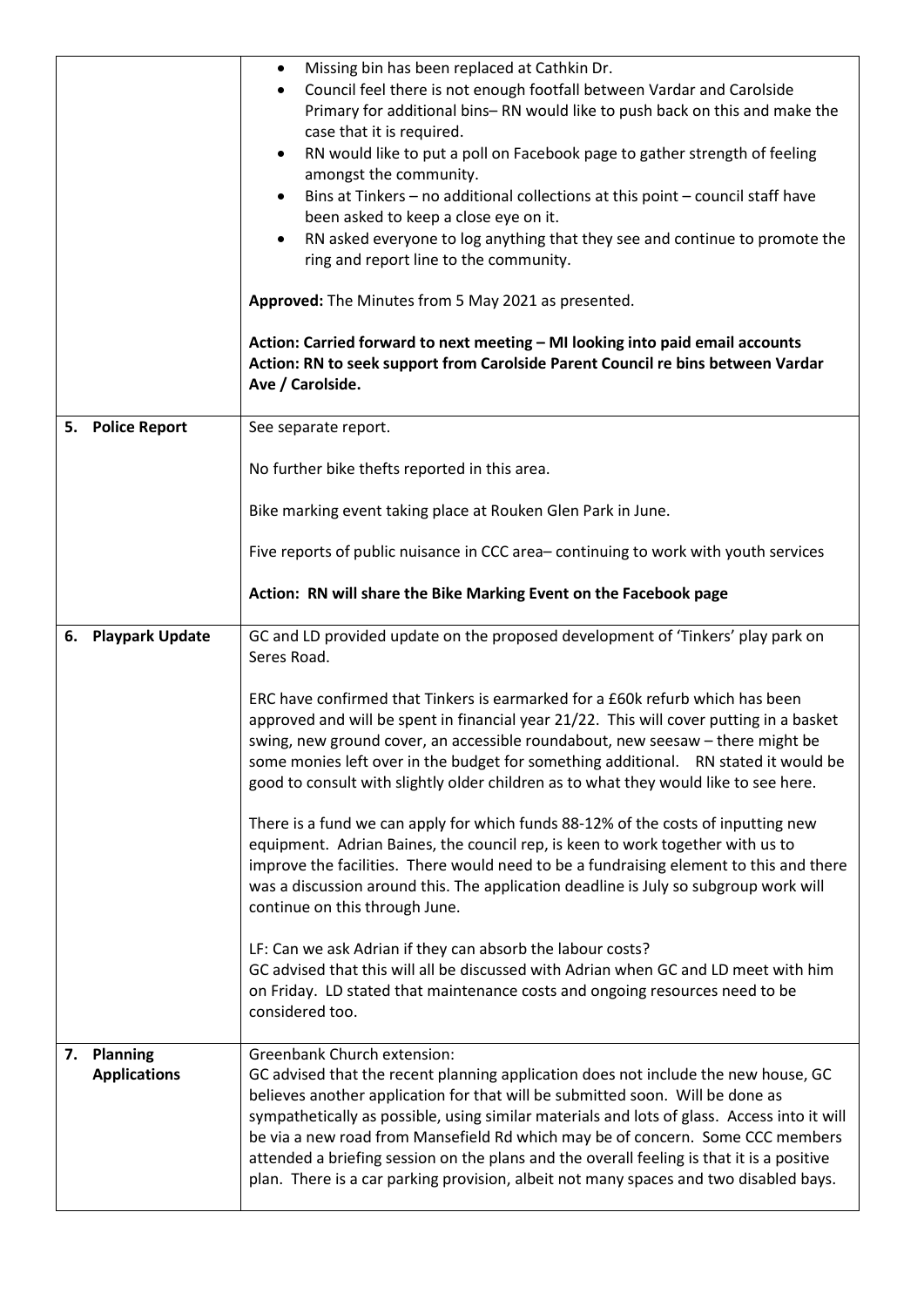|                               | Cllr Miller stated the entrance will be on Mansefield Rd, and he feels that the parking<br>will be problematic.                                                                                                                                                                                                                     |
|-------------------------------|-------------------------------------------------------------------------------------------------------------------------------------------------------------------------------------------------------------------------------------------------------------------------------------------------------------------------------------|
|                               | Pre-planning for Eastwood Leisure Centre:<br>Not in our boundary area but worthy of everyone's awareness. GC will post link to<br>consultation on Facebook                                                                                                                                                                          |
|                               | Action: GC to submit note of support to Greenbank proposal<br>Action: GC to repost Eastwood Leisure proposal link on Facebook                                                                                                                                                                                                       |
| 8. CCC initiatives            | Art Trail: CF action for JF to update at next meeting                                                                                                                                                                                                                                                                               |
|                               | Planters: LD updated on behalf of BD/LF                                                                                                                                                                                                                                                                                             |
|                               | Planter 1: Wildflowers have been planted and have started to poke through<br>Planter 2: HerbsRosemary, Sage, Thyme<br>Planter 3: Scottish Natives being provided by member of the growers' network<br>Planter 4: Needs some bright flowers                                                                                          |
|                               | Youth Engagement: RN advised she will send out emails to the Headteachers of<br>Williamwood and St. Ninians - KO suggested getting involved in the Careers Fair and<br>CAI advised that this takes place in October.                                                                                                                |
| 9. Comms subgroups            | LD updated on responses from JF/RN/LF and starting to collate the ideas and themes<br>that are coming up. Pulling together a comms plan with actions and ideas that will be<br>discussed with the Comms group and then brought back to the wider group.                                                                             |
|                               | LF: Asked about face-to-face meetings and the possibility of doing a mix of face to face<br>and Zoom meetings. RN advised that a hybrid model would be something that could<br>be discussed.                                                                                                                                        |
|                               | Action: LD will pull together a Comms action plan, discuss with sub group and bring<br>back to the wider group once agreed                                                                                                                                                                                                          |
| 10. Licensing<br>applications | CK: No further applications and the licensing website hasn't been updated since $27th$<br>April.                                                                                                                                                                                                                                    |
|                               | RN asked about the Pizza Max application – CK advised that they were awarded the<br>1am licence.                                                                                                                                                                                                                                    |
| 11. Treasurer's report        | CK advised of a balance of £1208.39 currently, with the annual grant and Zoom<br>payment refunds coming through shortly.                                                                                                                                                                                                            |
|                               | LD asked if CCC would be able to part fund the playpark upgrade. RN advised that CCC<br>funds are to enable the effective operation of the CCC. Given there is a surplus from<br>previous years, there may be a possibility to look at whether a small contribution<br>could be made to tie in with promoting our work in the area. |
| 12. Meeting dates             | RN proposed that the CCC take a break in July given many members may be away on<br>holiday and suggested meetings resume in August, with exception of the subgroups<br>where necessary. This suggestion was approved by members.                                                                                                    |
| <b>12. AOCB</b>               | MP Kirsten Oswald provided an update on her local and national work and advised<br>that everyone can read her newsletter on her Facebook page.                                                                                                                                                                                      |
|                               | GC asked about Williamwood train station accessibility - discussions are still ongoing;<br>KO will be attending the next meeting of ERSDA and feels that changes will be                                                                                                                                                            |